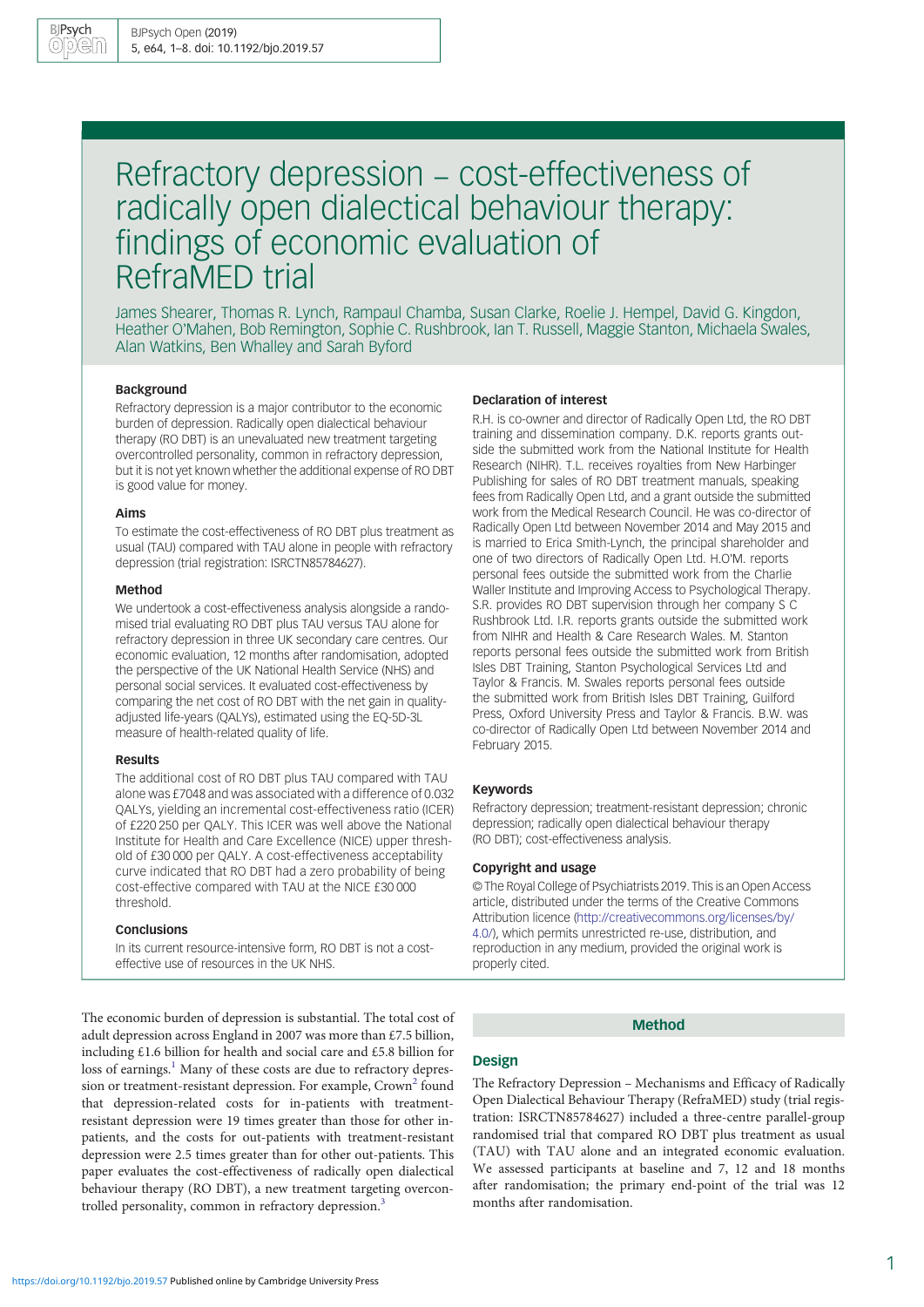# **Participants**

Patients were eligible for the RefraMED trial if they: were 18 years or older; had an IQ >70; spoke English well enough to participate; had a current diagnosis of major depressive disorder in the Structured Clinical Interview for DSM-IV Axis I Disorders (SCID-I);<sup>[4](#page-6-0)</sup> had refractory depression, defined below; and had a Hamilton Rating Scale for Depression  $(HRSD)^5$  $(HRSD)^5$  score of at least 15.

Definitions of refractory depression vary across studies. For example, Berlim & Turecki<sup>[6](#page-6-0)</sup> found more than ten different descriptive terms for treatment-resistant/refractory major depression.

In the present study we define refractory depression as either chronic depression, that is depression lasting at least 2 years, or treatment-resistant depression, that is recurrent depression (which we operationalised as two or more previous episodes) which has not responded to an adequate dose of antidepressant medication for at least 6 weeks in the current episode.

#### Interventions

TAU

All participants received TAU, including prescribed antidepressant medication or psychotherapy.<sup>[7](#page-6-0)</sup> In addition, control participants could access any treatment offered by the UK National Health Service (NHS) or privately, except standard DBT.

#### RO DBT

RO DBT is a transdiagnostic therapy designed to address a spectrum of disorders that are difficult to treat, in particular chronic depression.<sup>[8](#page-6-0)</sup> It differs from other psychotherapies most notably by encouraging social bonding through emotional expression and 'social signalling', defined as any behaviour that an individual performs in the presence of another person, regardless of intention or awareness. At the time of the trial, RO DBT comprised 29 weekly individual therapy sessions each lasting 1 h and 27 skills training classes each lasting 2.5 h.<sup>[3](#page-6-0),[8](#page-6-0)</sup> Although participants continued to receive antidepressant medication as prescribed, we strongly discouraged them from seeking additional psychotherapy during RO DBT. Further information on RO DBT is contained in the clin-ical paper.<sup>[9](#page-6-0)</sup>

## Economic perspective

The economic perspective was that of the UK NHS and personal social services, as preferred by the UK National Institute for Health and Care Excellence (NICE).<sup>[10](#page-6-0)</sup> We also explored the addition of productivity losses resulting from time off work due to illness, in sensitivity analysis.

#### Method of economic evaluation

The primary method of economic evaluation was cost–utility analysis, with effects measured in quality-adjusted life-years (QALYs), as preferred by NICE.<sup>[10](#page-6-0)</sup> We also undertook a cost-effectiveness analysis, with effects measured in terms of depressive symptoms, the primary outcome of the RefraMED trial.

# **Outcomes**

For our primary economic evaluation, we estimated QALYs using the EQ-5D-3L measure of health-related quality of life.<sup>[11](#page-6-0)</sup> The EQ-5D-3L is a generic, preference-based measure for describing and valuing health-related quality of life.<sup>[11](#page-6-0)</sup> It rates health in five domains – mobility, self-care, usual activities, pain or discomfort, and anxiety or depression. The health states described in the EQ-5D-3L were assigned a utility weight or score using responses from a representative sample of adults in the UK.<sup>12</sup> These weights

were applied to the time between interviews and QALYs calculated using the area under the curve approach.<sup>[13](#page-6-0)</sup> The EQ-5D has been validated in economic evaluations for common mental health disorders.<sup>[14](#page-6-0)</sup> For our secondary economic evaluation, effects were measured in terms of depression using the HRSD,<sup>[5](#page-6-0)</sup> which was the primary clinical outcome of the RefraMED trial.

#### Resource use

We collected resource-use data using a version of the Adult Service Use Schedule  $(AD-SUS)^{15}$  $(AD-SUS)^{15}$  $(AD-SUS)^{15}$  designed for populations with depression. Research assessors completed this in interview with participants and recorded all use of hospital and community-based health and personal social care. For medications, we asked participants to report prescribed antidepressants, antipsychotics, sleeping tablets and painkillers. To avoid unmasking of research assessors, participants reported their use of all talking therapies on a separate self-reported questionnaire. We collected information about time off work due to illness alongside the AD-SUS using the productivity questions from the World Health Organization Health and Work Performance Questionnaire (HPQ).<sup>16</sup> We asked participants to complete the AD-SUS and HPQ at baseline, to cover the previous 6 months, and at the 7-, 12- and 18-month interviews, to cover the time since the previous interview, thus covering the full period from baseline to final follow-up. We abstracted information on RO DBT resource use, including the number of individual and group sessions attended by each participant, from therapy records.

# Unit costs

With the exception of RO DBT, we estimated mean costs of health and social services for each group by multiplying participants' reported use by unit costs from national sources.<sup>17–[19](#page-6-0)</sup> All unit costs, summarised in supplementary Table 1 (available at [https://doi.org/](https://doi.org/10.1192/bjo.2019.57) [10.1192/bjo.2019.57](https://doi.org/10.1192/bjo.2019.57)), were for the financial year 2014–2015, uprated where necessary using the Hospital and Community Health Services Index.<sup>17</sup> We based medication costs on the median dose of the most common category of drug (e.g. antidepressant, antipsychotic) reported by participants. We used participantreported start and finish dates to estimate duration of their time using that drug, assuming full adherence. We estimated the costs of depression-related absenteeism and presenteeism for participants in paid employment using the human capital approach based on the national gross average wage. $20,21$  $20,21$  $20,21$ 

We estimated RO DBT costs using the micro-costing approach developed by the Personal Social Services Research Unit (PSSRU) at the University of Kent.<sup>22</sup> We costed individual sessions from the average therapist Agenda for Change salary bands, including employer's costs (national insurance and pension contributions) and overhead costs (buildings, utilities, management and adminis-tration) from national sources.<sup>[17](#page-6-0),[23](#page-6-0)</sup> We weighted salary costs to cover therapists' time away from their own patients using information from 16 RO DBT therapists on the time they spent running RO DBT therapy sessions and on other activities, which suggested a direct:non-direct ratio of 1:0.91. Individual sessions lasted 60 min on average. Supplementary Table 2 details our method of valuing therapist time.

We costed RO DBT group sessions on the basis that they were closed to other patients and went ahead irrespective of how many participants attended.<sup>[24](#page-6-0)</sup> We allocated the total cost of each group session across all participants invited to attend, regardless of whether or not they did attend. Group sessions lasted 2.5 h on average. The number of therapists running groups varied by group size. Groups larger than three patients were typically run by two therapists. The valuation of the cost of these group sessions is summarised in supplementary Table 3.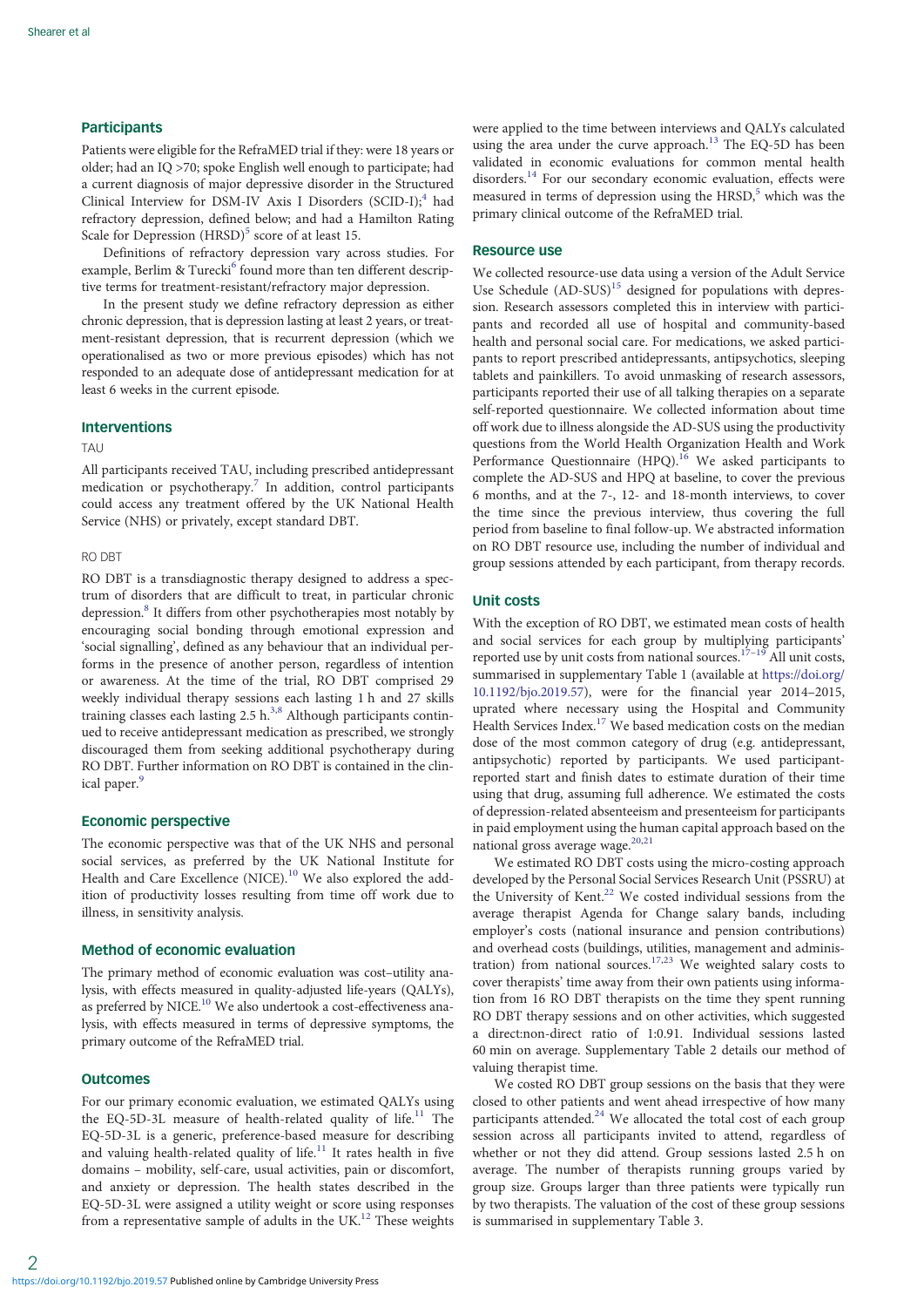We did not include DBT-specific training costs because equivalent costs for the control group could not be easily identified and costed, making comparison difficult. In clinical practice, therapists undertake a wide range of training as part of professional development. It is therefore reasonable to assume that RO DBT training, if rolled out, would form part of this professional development in the same way as training received in other therapies, such as cognitive–behavioural therapy (CBT). Similarly, we excluded from analysis the cost of participants who failed to attend RO DBT individual sessions, given the absence of equivalent data for the control group. Only when comparing two specific therapies is it possible to record and cost non-attendance for both groups. In this study TAU varied; thus, participants reported attendances with therapists and other health professionals, but not non-attendances. Furthermore, we assumed that therapists would undertake other work activities during the time freed by non-attendances, thus reducing the cost of those non-attendances, potentially to zero.

## Statistical analysis

## Costs and outcomes

We initially present descriptive data on costs and outcomes adjusted for baseline differences in costs and relevant outcomes plus pre-specified clinical predictors as outlined in the accom-panying clinical paper.<sup>[9](#page-6-0)</sup> We adjusted cost-effectiveness analyses for the same pre-specified clinical predictors and baseline values of the variables of interest (costs, EQ-5D-3L or HRSD). We analysed cost differences by t-tests with confidence intervals around adjusted mean differences estimated using non-parametric boot-strapping to reflect non-normality of cost data.<sup>[25](#page-6-0)</sup> We imputed missing cost, QALY and HRSD data using 'multiple imputation using chained equations' (MICE), under the assumption that these data were missing at random.<sup>[26](#page-6-0)</sup> We set the number of multiply imputed data-sets  $(m)$  to be equal to the fraction of incomplete service-use information (30%;  $m = 30$ ) at the 12-month follow-up, as recommended by White and colleagues.<sup>[26](#page-6-0)</sup> Multiple imputation reports the sensitivity of results to missing data and the assumption that the data are missing at random. There is evidence that multiple imputation provides less biased estimates of costs and effects than complete case analysis, unless data are missing not at random.[26](#page-6-0) We set the number of bootstrap replications to 1000 for each of the 30 multiply imputed data-sets (30 000 boot-strap replications).<sup>[27](#page-6-0)</sup>

## Cost-effectiveness analysis

We conducted the pre-specified primary cost-effectiveness analysis after 12 months, as with the clinical analyses. We assessed costeffectiveness by estimating incremental cost-effectiveness ratios, which divide the difference in costs between two interventions by the difference in outcomes.<sup>[28](#page-6-0)</sup> We did not conduct a power calculation for the cost-effectiveness analysis because this is problematic owing to the large variability in resource use and cost measures, and the complexity of forecasting the joint distribution of the difference in costs and benefits between treatment arms. Instead we followed recommendations to take a decision-making approach and focus on estimating cost and QALY differences, and estimating the likelihood that RO DBT is cost-effective compared with TAU, given the data available.<sup>[29](#page-6-0)</sup> We generated the joint distribution of incremental mean costs and effects for RO DBT relative to TAU using non-parametric bootstrapping to explore the probability that one of the groups is the better choice given NICE's 'willingness-topay' threshold of £20 000–£30 000 per QALY. We characterised uncertainty in the cost and effectiveness estimates by cost-effectiveness acceptability curves.<sup>30</sup>

We conducted five sensitivity analyses to explore the impact of variations in methods and assumptions on the relative cost-effectiveness of RO DBT and TAU:

- (a) a complete case analysis for comparison with the results using multiple imputation for missing data;
- (b) a broader economic perspective, additionally including the cost of absenteeism from work, given that depression is known to have a substantial effect on employment;<sup>[31](#page-6-0)</sup>
- (c) adjustment of the cost of RO DBT group sessions to address the fact that group session attendance was particularly low and thus costs particularly high relative to the cost of groups reported in similar studies; on the assumption that group attendance is unlikely to be as low in routine NHS services, we replaced the estimated cost of the RO DBT groups with the national cost applied to participants reporting group therapy attendances ( $£14$  rather than £99);
- (d) analysis of cost-effectiveness after 18 months to explore over a longer period the effect of RO DBT relative to TAU;
- (e) analysis of cost-effectiveness using cost per point difference in the primary clinical outcome, the HRSD, as the measure of effect.

# Ethical approval and conduct

Before starting the trial we gained approval from the Hampshire Research Ethics Committee (National Research Ethics Service (NRES) reference 11/SC/0146) and the Research Governance Department of the University of Southampton, the sponsor of this trial. We asked trial participants for consent on three occasions: oral before telephone screening; signed before baseline assessment; and signed before randomisation.

## Patient and public inclusion

The National Institute for Health Research (NIHR) Mental Health Research Network and 'Involve', the national advisory group on public engagement, helped us to recruit two patients to the Trial Steering Group and two to the Trial Management Group. They contributed to developing patient information leaflets, managing the trial and disseminating its findings.

## Data availability

All non-confidential data and syntax for analyses reported here are available online ([https://zenodo.org/record/1442883\)](https://zenodo.org/record/1442883).

## Results

# Participants

We randomised 250 eligible patients, 162 (65%) to RO DBT and 88 (35%) to control. Recruitment started in Dorset in March 2012 with an internal pilot. Recruitment in Hampshire and North Wales started in September 2012. Recruitment at all three centres continued until April 2015. Of the full sample of 250, 164 (66%) were female; 138 (55%) were aged between 35 and 55; 232 (97% of 238 responders) were White; 106 (42%) reported being in a stable relationship; and 82 (34% of 241 responders) had a university qualification. Ninety-two participants (37%) reported a first depressive episode before the age of 16; 179 (84% of 213 responders) were chronically rather than recurrently depressed; and 191 (82% of 234 responders) had previously received psychotherapy. In addition, 198 (79% of the sample) met criteria for a comorbid personality disorder. Full details of the flow of participants through the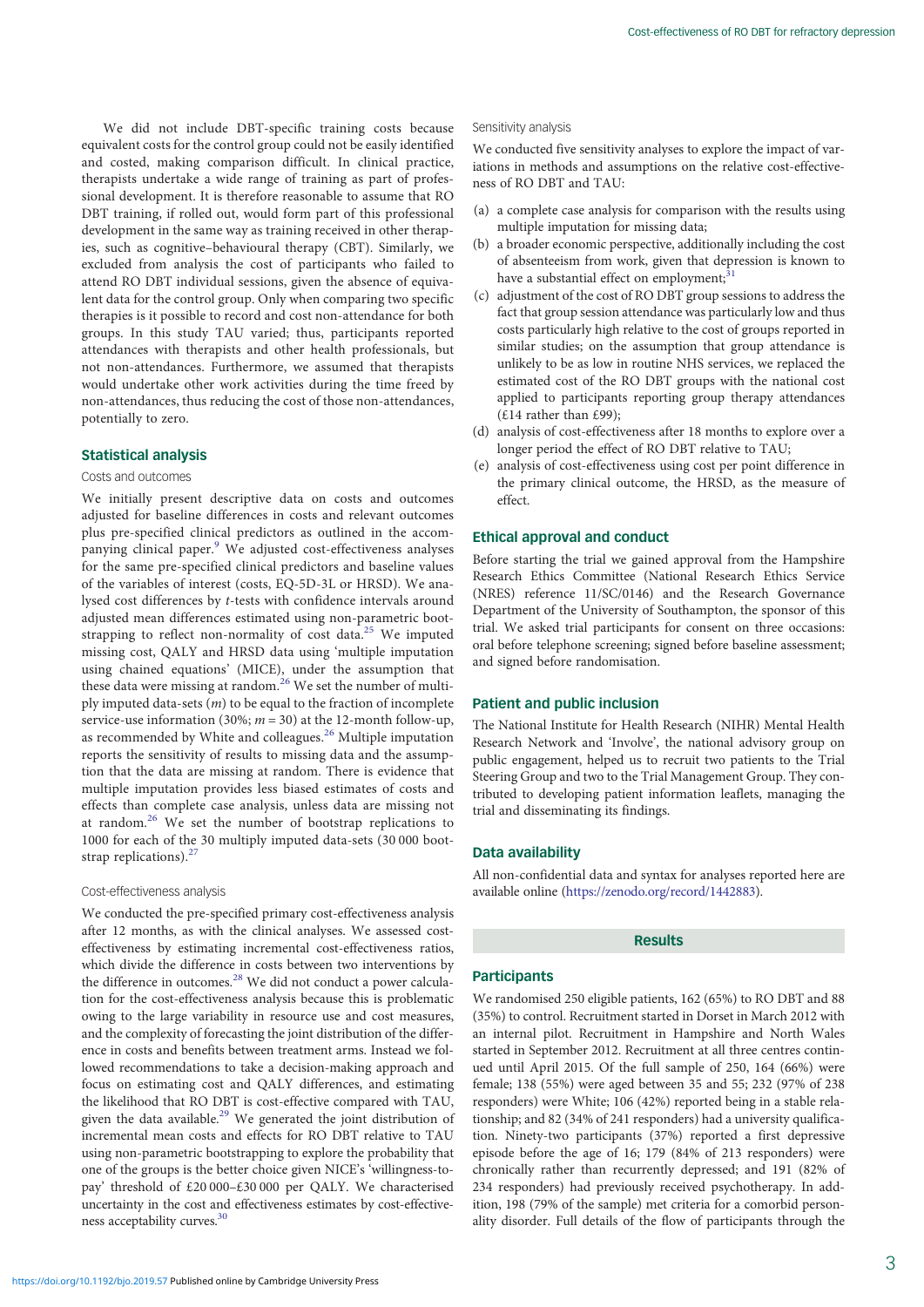RefraMED trial and their baseline demographic and clinical charac-teristics are contained in the accompanying clinical paper.<sup>[9](#page-6-0)</sup>

# Missing data

At 12-month follow-up, full service-use data for the entire follow-up period were available for 125 participants (77%) in the RO DBT group and 61 (69%) in the TAU group. This is compared to complete data in the RO DBT group for 118 (73%) at 7 months and for 101 (62%) at 18 months and in the TAU group for 61 (69%) at 7 months and for 51 (58%) at 18 months. There were no statistically significant differences between groups in the proportion of missing data ( $\chi^2$  = 0.25, P = 0.61). Missing resource-use items in completed questionnaires were assumed to indicate no service use and were given a zero value.

## Resource use

Resource use over the follow-up period is summarised in supplementary Table 4. Participants enrolled in the RO DBT group attended an average of 22.8 (median 26) individual RO DBT sessions and 19.3 (median 22.5) group RO DBT sessions. In addition, they attended an average of 3.4 (median 0) sessions of other types of talking therapy. Participants in the TAU group attended an average of 9.1 (median 6.5) sessions of various talking therapies. The use of all other health and social care services, including medications, was broadly similar between the two groups, suggesting that group allocation did not have a substantial effect on the intensity of other service use. Days reported off work and unproductive working hours were also similar between the two groups.

## **Costs**

[Table 1](#page-4-0) summarises health and social care costs from the NHS and personal social services perspective over the 6 months prior to trial entry and over the 12- and 18-month follow-up periods. Disaggregated costs are based on complete case data, as data imputation was conducted at the aggregate level. The cost of all health and social care services used over the 6 months before entry into the trial were lower in the RO DBT group compared with the TAU group, but the difference was not significant (mean difference −£1029, bootstrap 95% CI  $-\text{\pounds}2465$  to  $\text{\pounds}407$ ;  $P = 0.160$ ). Excluding the cost of RO DBT, the cost of all health and social care services used was lower over the 12-month follow-up period in the RO DBT group compared with the control group (adjusted mean difference −£909, bootstrap 95% CI −£1799 to −£19; P = 0.045) and also over the 18-month follow-up period (adjusted mean difference −£901, bootstrap 95% CI −£2755 to £952; P = 0.340). The RO DBT intervention cost approximately £5000 per person, including the cost of both individual and group sessions, resulting in total costs that were significantly higher in the RO DBT group compared with TAU over both the 12-month follow-up period (adjusted mean difference £4566, bootstrap 95% CI £3691–£5440; P < 0.001) and the 18-month follow-up period (adjusted mean difference £4463, bootstrap 95% CI £2915–£6011;  $P < 0.001$ ).

## **Outcomes**

Mean EQ-5D-3L scores and QALYs are presented in [Table 2](#page-4-0), together with unadjusted differences, differences after adjustment and imputation for missing data. EQ-5D-3L scores improved in both groups over the 18-month follow-up. Over the 7- and 12-month follow-up periods, EQ-5D-3L scores and QALYs were slightly higher in the RO DBT group compared with the TAU group, but over 18 months of follow-up, they were slightly higher in the TAU group. Differences were small and non-significant at all follow-up points.

<https://doi.org/10.1192/bjo.2019.57> Published online by Cambridge University Press

## Cost-effectiveness

The base-case 12-month additional cost of RO DBT plus TAU compared with TAU alone was £7048, which was associated with a difference of 0.032 QALYs, yielding an incremental cost-effectiveness ratio (ICER) of £220 250 per QALY. This ICER was well above the NICE upper threshold of £30 000 per QALY.

The cost-effectiveness plane shown in [Fig. 1](#page-5-0) illustrates the scatterplot of 30 000 bootstrapped cost and effectiveness pairs for RO DBT versus TAU from the perspective of NHS and personal social services at the primary 12-month end-point. All scatter points lie above the x-axis, illustrating that total health and social care costs are higher for the RO DBT group than the TAU group in all cases. The majority of scatter points fall in the north-east quadrant, where RO DBT is more effective than TAU but also more costly. Uncertainty in the ICER was explored in a cost-effectiveness acceptability curve (CEAC) shown in [Fig. 2.](#page-5-0) This illustrates that RO DBT in its current format has zero probability of being costeffective compared with TAU at the NICE willingness-to-pay threshold of £30 000.

#### Sensitivity analyses

We based the primary economic analysis on a cost–utility analysis conducted at the 12-month follow-up, from the perspective of NHS and personal social services, with imputation of missing data. Supplementary Table 5 summarises how variation in methods and assumptions affected the ICERs. In sensitivity analyses 1 to 4 (complete case, inclusion of productivity losses, reduction in the cost of RO DBT group sessions and analysis at the 18-month follow-up), with all other factors being equal to the base case, RO DBT remained cost-ineffective compared with TAU, with costs per QALY all well above the NICE threshold of £30 000 per QALY. For illustration, replication of the analysis at the 18-month follow-up is reported in supplementary Figs 1 and 2. The results were very similar to those at the 12-month followup, with all replications in the scatter plot (supplementary Fig. 1) falling above the threshold willingness to pay of £30 000 per QALY and the CEAC (supplementary Fig. 2) indicating a zero probability that RO-DBT was cost-effective compared with TAU. In the final scenario, we undertook a cost-effectiveness analysis using the primary clinical outcome (the HRSD score) as the measure of effect, with all other factors being equal to the base-case analysis. This yielded an ICER of £7048 per unit improvement on the HRSD. Supplementary Fig. 3 illustrates the scatterplot of 30 000 bootstrapped cost and effectiveness pairs for RO DBT versus TAU based on differences in HRSD score using the £1000 per HRSD point threshold proposed by Romeo and colleagues.<sup>[32](#page-6-0)</sup> The results were also very similar to the cost–utility analysis, with all replications falling above the threshold willingness to pay and the CEAC indicating a zero probability that RO DBT was cost-effective compared with TAU (supplementary Fig. 4).

#### **Discussion**

# Main findings

Our clinical report indicated that RO DBT achieved moderate but not statistically significant improvement in depressive symptoms in a highly problematic treatment group.<sup>[9](#page-6-0)</sup> This economic analysis adds important information about whether the moderate gains might still be a worthwhile use of scarce NHS resources. RO DBT with TAU was not cost-effective compared with TAU alone in the treatment of people with refractory depression, either from the perspective of the NHS and personal social services or when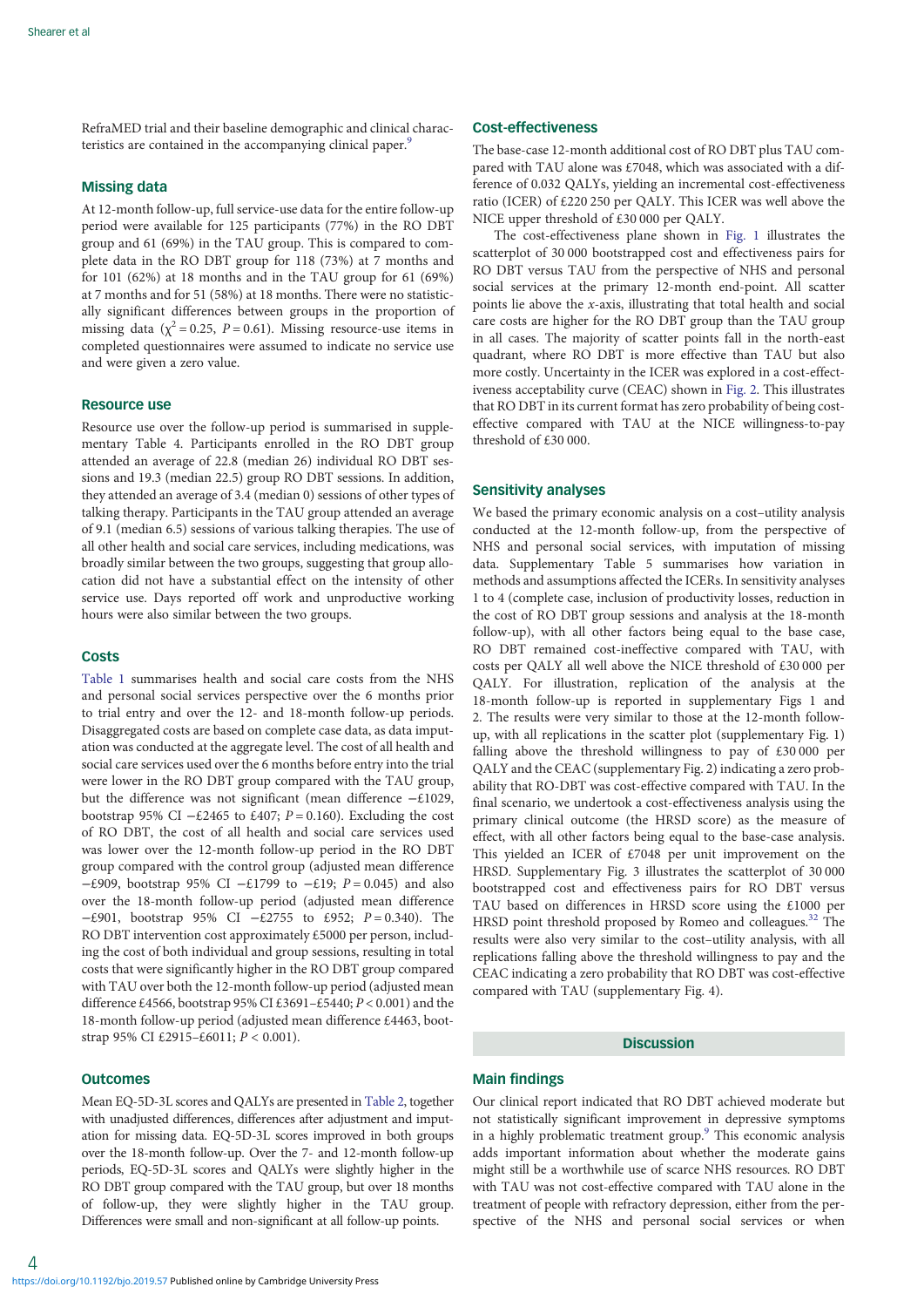<span id="page-4-0"></span>

| Disaggregated health and social care costs by group at baseline, 12- and 18-month follow-up<br>Table 1                                                                                    |                        |                     |                                    |                         |         |  |  |
|-------------------------------------------------------------------------------------------------------------------------------------------------------------------------------------------|------------------------|---------------------|------------------------------------|-------------------------|---------|--|--|
|                                                                                                                                                                                           | RO DBT (£) Mean (s.d.) | TAU (£) Mean (s.d.) | Mean difference <sup>a</sup> $(f)$ | 95% Cl <sup>a</sup> (£) | $P^a$   |  |  |
| Baseline                                                                                                                                                                                  | $N = 162$              | $N = 88$            |                                    |                         |         |  |  |
| Talking therapy                                                                                                                                                                           | 364 (795)              | 692 (1112)          |                                    |                         |         |  |  |
| Hospital services                                                                                                                                                                         | 1305 (4280)            | 1968 (5140)         |                                    |                         |         |  |  |
| Community services                                                                                                                                                                        | 713 (733)              | 755 (852)           |                                    |                         |         |  |  |
| <b>Medications</b>                                                                                                                                                                        | 17(12)                 | 19 (11)             |                                    |                         |         |  |  |
| Total NHS/PSS costs                                                                                                                                                                       | 2397 (4418)            | 3426 (5812)         | $-1029$                            | $-2463$ to $407$        | 0.160   |  |  |
| Absenteeism                                                                                                                                                                               | 3821 (5563)            | 4648 (6277)         |                                    |                         |         |  |  |
| Presenteeism                                                                                                                                                                              | 3382 (1749)            | 2676 (2771)         |                                    |                         |         |  |  |
| Total societal costs                                                                                                                                                                      | 9600 (6469)            | 10750 (8354)        | $-1830$                            | $-3763$ to $104$        | 0.064   |  |  |
| Baseline to month 12                                                                                                                                                                      | $N = 125$              | $N = 61$            |                                    |                         |         |  |  |
| RO DBT individual                                                                                                                                                                         | 3095 (1095)            | 0(0)                |                                    |                         |         |  |  |
| RO DBT groups                                                                                                                                                                             | 1910 (817)             | 0(0)                |                                    |                         |         |  |  |
| <b>Total RO DBT</b>                                                                                                                                                                       | 5005 (1809)            | 0(0)                |                                    |                         |         |  |  |
| Talking therapy                                                                                                                                                                           | 256 (137)              | 1317 (2388)         |                                    |                         |         |  |  |
| Hospital services                                                                                                                                                                         | 934 (1803)             | 1216 (2400)         |                                    |                         |         |  |  |
| Community services                                                                                                                                                                        | 986 (1527)             | 966 (1411)          |                                    |                         |         |  |  |
| Medications                                                                                                                                                                               | 29 (18)                | 35 (20)             |                                    |                         |         |  |  |
| Total NHS + PSS costs                                                                                                                                                                     | 7210 (3343)            | 3534 (4240)         | 4566                               | 3691 to 5440            | < 0.001 |  |  |
| Absenteeism                                                                                                                                                                               | 2415 (5248)            | 4063 (9145)         |                                    |                         |         |  |  |
| Presenteeism                                                                                                                                                                              | 5641 (2662)            | 4827 (2419)         |                                    |                         |         |  |  |
| Total societal costs                                                                                                                                                                      | 15 266 (5072)          | 12 424 (6764)       | 2657                               | 1217 to 4098            | < 0.001 |  |  |
| Baseline to month 18                                                                                                                                                                      | $N = 101$              | $N = 51$            |                                    |                         |         |  |  |
| Talking therapy                                                                                                                                                                           | 501 (253)              | 1633 (1561)         |                                    |                         |         |  |  |
| Hospital services                                                                                                                                                                         | 1419 (1824)            | 2004 (1793)         |                                    |                         |         |  |  |
| Community services                                                                                                                                                                        | 1419 (1824)            | 1407 (2399)         |                                    |                         |         |  |  |
| <b>Medications</b>                                                                                                                                                                        | 45 (46)                | 55 (48)             |                                    |                         |         |  |  |
| Total NHS/PSS costs                                                                                                                                                                       | 8389 (4357)            | 5099 (7677)         | 4463                               | 2915 to 6011            | < 0.001 |  |  |
| Absenteeism                                                                                                                                                                               | 4050 (9616)            | 5833 (13 224)       |                                    |                         |         |  |  |
| Presenteeism                                                                                                                                                                              | 7634 (6925)            | 7718 (7818)         |                                    |                         |         |  |  |
| Total societal costs                                                                                                                                                                      | 20 073 (6967)          | 18 650 (12 262)     | 1062                               | $-1762$ to 3886         | 0.461   |  |  |
| NHS, National Health Service; PSS, personal social services; RO DBT, radically open dialectical behaviour therapy; TAU, treatment as usual.<br>a. All analyses adjusted and bootstrapped. |                        |                     |                                    |                         |         |  |  |

productivity losses were included. RO DBT is a resource-intensive intervention that does not achieve sufficient gains in outcomes or savings in the use of other health and social services to justify the additional cost of the intervention over the cost of TAU. Cost-ineffectiveness was driven by the high amount of contact time in RO DBT, some of which may have been an artefact of the rigour of a clinical trial. Whether such an intensive service would be made available in routine mental health services in the UK NHS is debatable.

# Comparison with previous economic studies of DBT for disorders of overcontrol

This is the first economic evaluation of RO DBT for depression and one of very few studies to explore the economic implications of a DBT-informed approach for disorders of overcontrol. Previous economic evaluations have focused on standard DBT for borderline personality disorder (BPD). One economic study alongside a randomised trial compared standard DBT with TAU for self-harming patients with BPD.<sup>[33](#page-7-0)</sup> Although it focused on the cost of the

intervention and other health and social care and did not include a formal cost-effectiveness analysis, it is a useful comparator. The mean costs of health and social care over 12 months for the BPD population (intervention group about £2500 per patient; control group about £3400) were similar to those of our depression population (intervention group about £2200; control group about £3500). The cost of standard DBT (£3200 per patient) was lower than the cost of RO DBT in the current study (£5000) but still substantially higher than that of therapies provided by the UK NHS, such as CBT. The authors<sup>33</sup> concluded that standard DBT was effective in reducing self-harm in people with BPD but acknowledged that it would incur higher costs.

The remaining four economic evaluations were all part of a systematic review and preliminary economic evaluation of evidence for psychological therapies for BPD.[34](#page-7-0) They used clinical data from four randomised trials of standard DBT for BPD, and cost data from the trials where available and other published sources where necessary. Two evaluations suggested that standard DBT dominated the comparison arm (TAU in one study, person-centred therapy in the

| <b>Table 2</b> EQ-5D-3L scores and QALYs at baseline, 12- and 18-month follow-up                                                                                        |                    |                 |                              |                     |       |  |  |  |
|-------------------------------------------------------------------------------------------------------------------------------------------------------------------------|--------------------|-----------------|------------------------------|---------------------|-------|--|--|--|
|                                                                                                                                                                         | RO DBT Mean (s.d.) | TAU Mean (s.d.) | Mean difference <sup>a</sup> | 95% Cl <sup>a</sup> | $D^a$ |  |  |  |
| EO-5D-3L                                                                                                                                                                |                    |                 |                              |                     |       |  |  |  |
| Baseline                                                                                                                                                                | 0.422(0.291)       | 0.395(0.329)    | $\equiv$                     |                     |       |  |  |  |
| 12-month                                                                                                                                                                | 0.552(0.339)       | 0.547(0.307)    | 0.008                        | $-0.074$ to 0.090   | 0.847 |  |  |  |
| 18-month                                                                                                                                                                | 0.564(0.311)       | 0.596(0.309)    | 0.005                        | $-0.087$ to 0091    | 0.096 |  |  |  |
| <b>OALYS</b>                                                                                                                                                            |                    |                 |                              |                     |       |  |  |  |
| 12-month                                                                                                                                                                | 0.534(0.315)       | 0.496(0.349)    | 0.032                        | $-0.029$ to 0.093   | 0.297 |  |  |  |
| 18-month                                                                                                                                                                | 0.702(0.067)       | 0.763(0.453)    | 0.023                        | $-0.074$ to 0.114   | 0.677 |  |  |  |
| QALY, quality-adjusted life-year; RO DBT, radically open dialectical behaviour therapy; TAU, treatment as usual.<br>a. All analyses adjusted, imputed and bootstrapped. |                    |                 |                              |                     |       |  |  |  |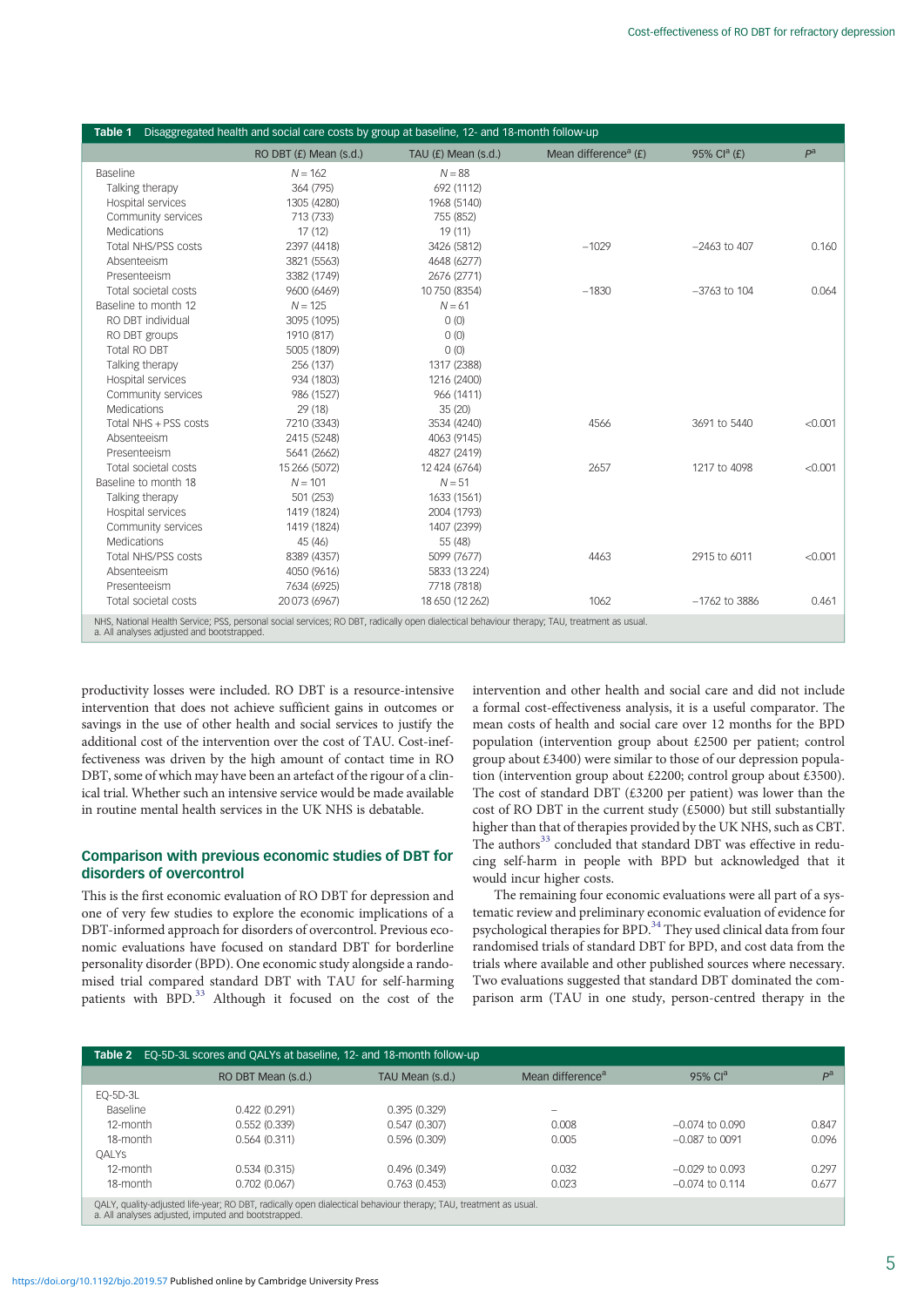<span id="page-5-0"></span>

Fig. 1 Scatter plot of differences in costs versus differences in quality-adjusted life years (QALYs) for radically open dialectical behaviour therapy (RO DBT) versus treatment as usual after 12 months from the perspective of the National Health Service and personal social services.

other), achieving better outcomes at a lower cost per patient. The third evaluation found slightly higher costs but better outcomes in terms of parasuicides avoided for standard DBT compared with TAU. The fourth evaluation found that standard DBT was more costly than TAU but delivered only moderate gains in outcomes (parasuicide events avoided and QALYs) at an ICER considerably above the NICE threshold. All these analyses showed considerable uncertainty because they analysed data from only 20–44 patients. Furthermore, they relied heavily on assumptions and data outside the original trials, since none of them included economic data. The authors<sup>[34](#page-7-0)</sup> concluded that the findings did not support the cost-effectiveness of standard DBT for BPD, although it has the potential to be cost-effective.

In comparison, the RefraMED economic evaluation provides rigorous economic evidence about RO DBT in the NHS using NICE criteria established for clinical disorders. Interestingly,



Fig. 2 Cost-effectiveness acceptability curve for quality-adjusted life years (QALYs) showing the probability that radically open dialectical behaviour therapy (RO DBT) is cost-effective compared with treatment as usual after 12 months from the perspective of the National Health Service and personal social services.

when it comes to treatment recommendations for personality disorders, NICE is equivocal about cost estimates. Despite costs for out-patient DBT far exceeding recommended thresholds, NICE<sup>[34](#page-7-0)</sup> still recommends DBT for treatment of BPD in the NHS. As noted by NICE,<sup>34</sup> costing thresholds for the treatment of personality disorders have yet to be identified and broad consensus has been repeatedly noted for a change in how we measure and pay for mental healthcare in the NHS – especially when it comes to treating chronic mental health problems.[35](#page-7-0) The high rates of comorbid personality disorder (79%) in the RefraMED trial suggest that cost considerations for our trial – and other similar trials in chronic depression – may be best understood when evaluated similarly.

# Study limitations

The interpretation of our economic results is subject to some important limitations. First, in terms of generalisability, there is a range of definitions of refractory depression and treatment-resistant depression, which should be taken into account when considering the generalisability of our findings. Second, our economic findings may also have limited generalisability outside NHS mental health services in England and Wales. Third, the study fell short of the target recruitment (250/276, 91%) and full follow-up data for the economic evaluation were available for only 74% (186/250) of the sample; consequently, the study was underpowered with respect to the pre-planned target effect size.<sup>[3](#page-6-0)</sup>

# Implications for further research

Since our results suggest that RO DBT in its current form is not costeffective relative to TAU according to NICE criteria, research should address how to refine RO DBT to maintain the present gains but at lower cost for longer. There are many ways of adjusting the delivery of RO DBT to reduce costs, and future work must address the effectiveness and cost-effectiveness of these amended manuals. For example, we could taper treatment by reducing the frequency of sessions after an initial intensive period or adopt a stepped approach offering group sessions initially and individual sessions only to those who fail to respond. Indeed, small studies of RO DBT skills training classes have reported promising improvements in

6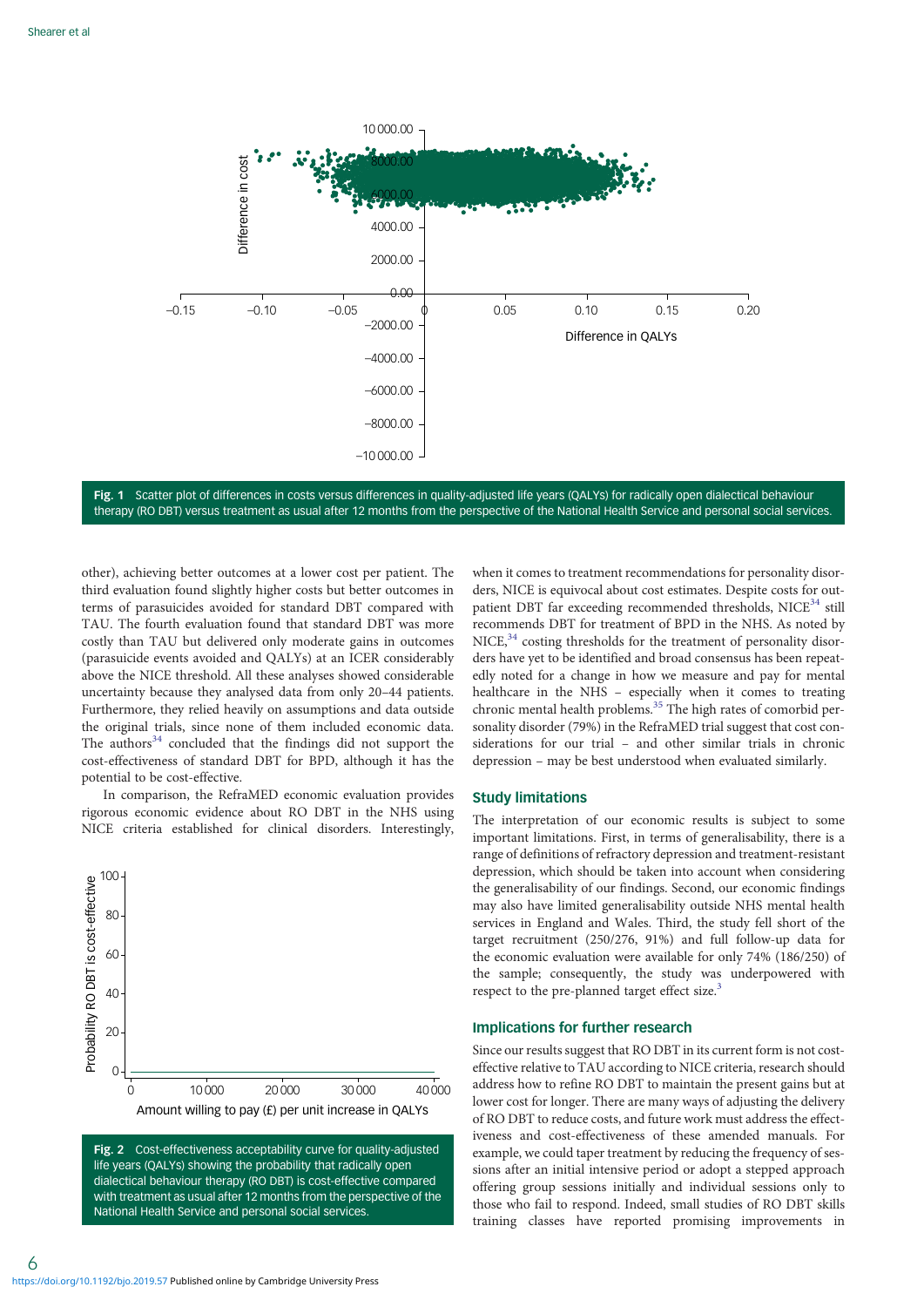<span id="page-6-0"></span>effectiveness.<sup>[36,37](#page-7-0)</sup> Another important avenue of future research will be the development and evaluation of a RO DBT support programme on mobile phones or the internet. Several participants suggested that this would be helpful during and after active treatment. Further exploratory analyses of the RefraMED data-set will be critical in developing a shorter version of the skills programme that could be used in NHS settings with limited funding.

James Shearer (D, PhD, Lecturer in Health Economics, Institute of Psychiatry Psychology & Neuroscience, King's College London, UK; Thomas R. Lynch D, PhD, Emeritus Professor of Clinical Psychology, University of Southampton, UK; Rampaul Chamba, MA, Patient and Public Representative, Member of Trial Management Committee responsible for Public & Patient Inclusion, West Midlands, UK; Susan Clarke, PhD, Visiting Professor, Intensive Psychological Therapies Service, Dorset Healthcare University NHS Foundation Trust, UK; Roelie J. Hempel, PhD, Senior Research Fellow, University of Southampton; and Radically Open Ltd, London, UK; David G. Kingdon, MD, Professor of Mental Health Care Delivery, Department of Medicine, University of Southampton, UK; Heather O'Mahen, PhD, Senior Lecturer in Clinical Psychology, Department of Psychology, University of Exeter, UK; Bob Remington, PhD, Emeritus Professor in Psychology, University of Southampton, UK; Sophie C. Rushbrook, DClinPsy, Consultant Clinical Psychologist, Intensive Psychological Therapies Service, Dorset Healthcare University NHS Foundation Trust, UK; Ian T. Russell, DSc, Professor of Clinical Trials, Medical School, University of Swansea, UK; Maggie Stanton, DClinPsy, Consultant Clinical Psychologist, Psychological Services, Southern Health NHS Foundation Trust, UK; Michaela Swales, PhD, Consultant Clinical Psychologist and Reader in Clinical Psychology, School of Psychology, University of Bangor, UK; Alan Watkins, PhD, Associate Professor of e-Trials Research Medical School, University of Swansea, UK; **Ben Whalley**, PhD, Lecturer in Psychology Cognition Institute[,](https://orcid.org/0000-0001-7084-1495) School of Psychology, University of Plymouth, UK; Sarah Byford PhD, Professor of Health Economics, Institute of Psychiatry, Psychology & Neuroscience, King's College London, UK

Correspondence: James Shearer, Institute of Psychiatry, Psychology & Neuroscience, King's College London, 6 De Crespigny Park, London SE5 8AF, UK. Email: [james.shearer@](mailto:james.shearer@kcl.ac.uk) [kcl.ac.uk](mailto:james.shearer@kcl.ac.uk)

First received 8 Aug 2018, final revision 1 Jul 2019, accepted 7 Jul 2019

#### Funding

This trial was funded by the Efficacy and Mechanism Evaluation (EME) Programme (grant 09/ 150/12). The EME is funded by the UK Medical Research Council (MRC) and administered by the National Institute for Health Research (NIHR). The NIHR was responsible only for monitoring the progress of the trial, notably by appointing the independent members of the Trial Steering Committees and Data Monitoring and Ethics Committee. Thus, the grant holders were responsible for: study design; collecting, analysing and interpreting data; writing this paper; and deciding to submit it for publication. The views expressed in this paper are those of the authors and ng to stamment or pashbaton. The views expressed in this paper are also or the dations of necessarily those of the NIHR, MRC, National Health Service or Department of Health.

#### Acknowledgements

We are grateful to: the trial participants; the independent members of the Trial Steering Committee and Data Monitoring and Ethics Committee; the trial therapists; the trial research assistants, paid and voluntary; the adherence raters; the trial administrative staff; the clinical studies officers; and administrative and R&D staff at Dorset HealthCare University NHS Foundation Trust, Southern Health NHS Foundation Trust and Betsi Cadwaladr University Health Board for their support of the trial.

#### Supplementary material

Supplementary material is available online at <https://doi.org/10.1192/bjo.2019.57>.

#### References

- 1 McCrone PR, Dhanasiri S, Patel A, Knapp M, Lawton-Smith S. Paying the Price: The Cost of Mental Health Care in England to 2026. Kings Fund, 2008.
- 2 Crown WH, Finkelstein S, Berndt ER, Ling D, Poret AW, Rush AJ, et al. The impact of treatment-resistant depression on health care utilization and costs. J Clin Psychiatry 2002; 63: 963–71.
- 3 Lynch TR, Whalley B, Hempel RJ, Byford S, Clarke P, Clarke S, et al. Refractory depression: mechanisms and evaluation of Radically Open Dialectical Behaviour Therapy (RO-DBT) [REFRAMED]: protocol for randomised trial. BMJ Open 2015; 5: e008857.
- 4 First MB, Spitzer RL, Gibbon M, Williams JBW. Structured Clinical Interview for DSM-IV-TR Axis I Disorders, Research Version, Patient Edition (SCID-I/P). New York State Psychiatric Institute, 2002.
- 5 Williams JB, Kobak KA, Bech P, Engelhardt N, Evans K, Lipsitz J, et al. The GRID-HAMD: standardization of the Hamilton Depression Rating Scale. Int Clin Psychopharmacol 2008; 23: 120–9.
- 6 Berlim MT, Turecki G. What is the meaning of treatment resistant/refractory major depression (TRD)? A systematic review of current randomized trials. Eur Neuropsychopharmacol 2007; 17: 696–707.
- 7 Lynch TR, Hempel RJ, Whalley B, Byford S, Chamba R, Clarke P, et al. Radically open dialectical behaviour therapy for refractory depression: the RefraMED RCT. Efficacy Mech Eval 2018; 5: 1–10.
- 8 Lynch T. Radically Open Dialectical Behavior Therapy: Theory and Practice for Treating Disorders of Overcontrol. Context Press, 2018.
- 9 Lynch T, Hempel R, Whalley B, Byford S, Chamba R, Clarke P, et al. Refractory depression – mechanisms and efficacy of radically open dialectical behaviour therapy (RefraMED): findings of a randomised trial on benefits and harms. Br J Psychiatry 2019 (http://doi.org/10.1192/bjp.2019.53).
- 10 National Institute for Health and Care Excellence. Guide to the Methods of Technology Appraisal 2013 (PMG9). NICE, 2013.
- 11 Brooks R, Group TE. EuroQol: the current state of play. Health Policy 1996; 37: 53–72.
- 12 Dolan P. Modeling valuations for EuroQol health states. Medical Care 1997; 35: 1095–108.
- 13 Richardson G, Manca A. Calculation of quality adjusted life years in the published literature: a review of methodology and transparency. Health Econ 2004; 13: 1203–10.
- 14 Mulhern B, Mukuria C, Barkham M, Knapp M, Byford S, Soeteman D, et al. Using generic preference-based measures in mental health: psychometric validity of the EQ-5D and SF-6D. Br J Psychiatry 2014; 205: 236–43.
- 15 Kuyken W, Byford S, Taylor RS, Watkins E, Holden E, White K, et al. Mindfulnessbased cognitive therapy to prevent relapse in recurrent depression. J Consult Clin Psychol 2008; 76: 966–78.
- 16 Kessler R, Barber C, Beck A, Berglund P, Cleary P, McKenas D, et al. The World Health Organization Health and Work Performance Questionnaire (HPQ). J Occup Environ Med 2003; 45: 156–74.
- 17 Curtis L, Burns A. Unit Costs of Health & Social Care 2015. Personal Social Services Research Unit, 2015.
- 18 Department of Health. NHS Reference Costs 2014 to 2015. Department of Health, 2015 (https://www.gov.uk/government/publications/nhs-referencecosts-2014-to-2015).
- 19 NHS Business Services Authority. NHS Prescription Services Drug Tariff Part VIII. NHS, 2016 (http://www.nhsbsa.nhs.uk/pharmacies-gp-practices-andappliance-contractors/drug-tariff/drug-tariff-part-viii).
- 20 Drummond M, Sculpher M, Claxton K, Stoddart G, Torrance G, Methods for the Economic Evaluation of Health Care Programmes. Oxford University Press, 2015.
- 21 Woo J-M, Kim W, Hwang T-Y, Frick KD, Choi BH, Seo Y-J, et al. Impact of depression on work productivity and its improvement after outpatient treatment with antidepressants. Value Health 2011; 14: 475–82.
- 22 Netten A, Knight J, Dennett J, Cooley R, Slight A. A Ready Reckoner for Staff Costs in the NHS. University of Canterbury, 1998.
- 23 Curtis L. Unit costs of Health & Social Care 2014. Personal Social Services Research Unit, 2014.
- 24 Barrett B, Byford S. The challenges of estimating the unit cost of group based therapies. In Unit Costs of Health & Social Care 2008 (ed L Curtis). PSSRU, 2008.
- 25 Briggs A, Gray A. The distribution of health care costs and their statistical analysis for economic evaluation. J Health Serv Res Policy 1998; 3: 233–45.
- 26 White IR, Royston P, Wood AM. Multiple imputation using chained equations: issues and guidance for practice. Stat Med 2011; 30: 377–99.
- 27 Schomaker M, Heumann C. Bootstrap inference when using multiple imputation. 2017; arXiv:1602.07933v4 [stat.ME] (https://arxiv.org/abs/1602. 07933).
- 28 Van Hout B, Al M, Gilad S, Gordon G, Rutten F. Costs, effects and C/E ratios alongside a clinical trial. Health Econ 1994; 3: 309–19.
- 29 Briggs A. A Bayesian approach to stochastic cost-effectiveness analysis. Health Econ 1999; 8: 257–61.
- 30 Fenwick E, Byford S. A guide to cost-effectiveness acceptability curves. Br J Psychiatry 2005; 187: 106–8.
- 31 Kessler RC, Barber C, Birnbaum HG, Frank RG, Greenberg PE, Rose RM, et al. Depression in the workplace: effects on short-term disability. Health Aff (Millwood) 1999; 18: 163–71.
- 32 Romeo R, Patel A, Knapp M, Thomas C. The cost-effectiveness of mirtazapine versus paroxetine in treating people with depression in primary care. Int Clin Psychopharmacol 2004; 19: 125–34.